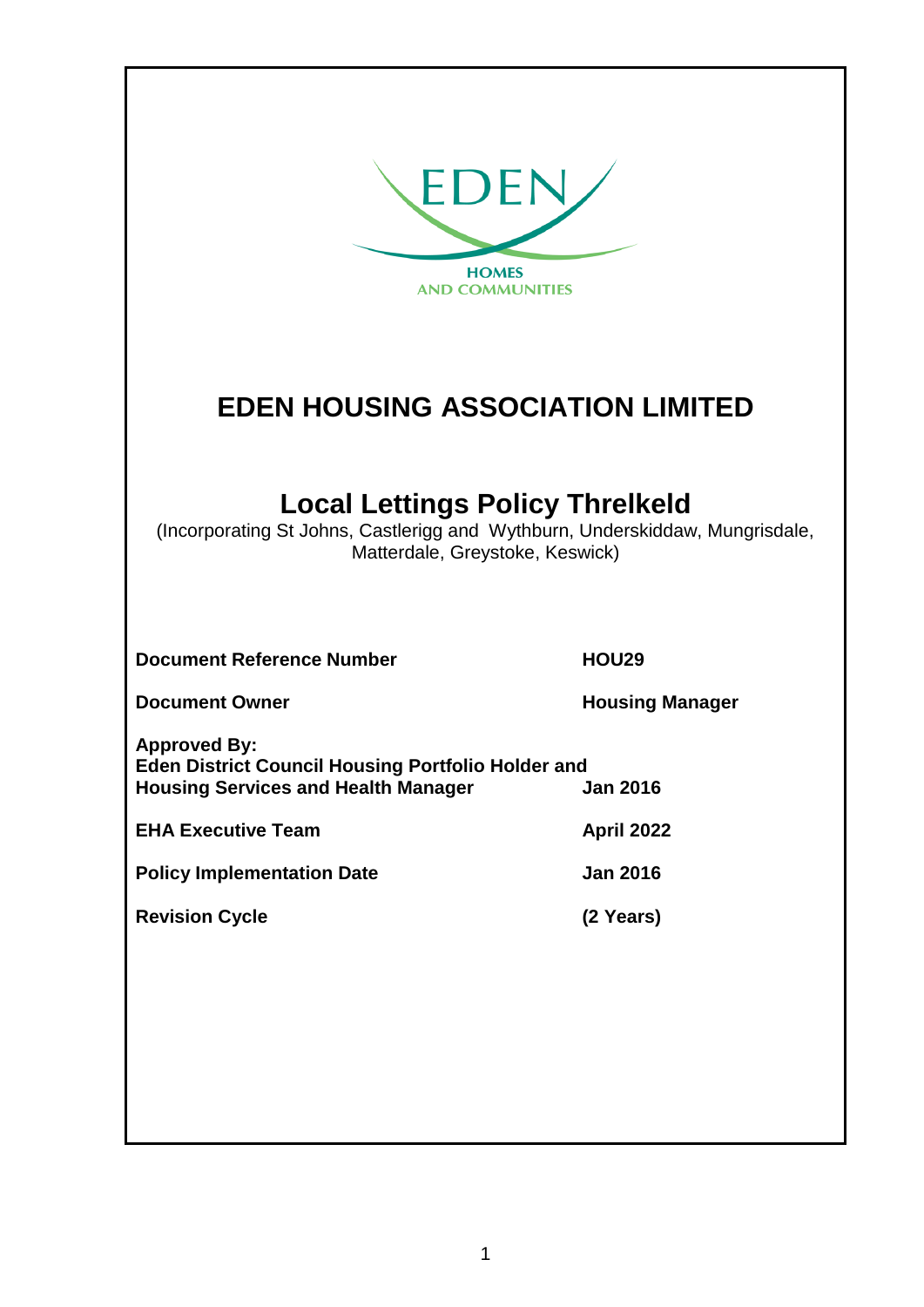#### **1. POLICY STATEMENT**

This policy sets out how the association will create sustainable communities by using a local lettings policy within the local area of Threlkeld and immediate areas.

#### **2. REFERENCES Internal**

• Allocations Policy

#### **External**

- Choice Based Allocation Policy
- Cumbria Choice Housing Allocations Partnership
- Sections 106 Agreement

## **3. POLICY CONTENT**

This document sets out a Local Lettings Policy for use in Threlkeld as referred to in the Cumbria Choice Allocations Policy.

The aim of this Local Lettings Policy is to allow the communities living in the parish of Threlkeld to retain their links with the area, to help maintain sustainable communities.

The cost of buying a property in Threlkeld and surrounding areas is largely unachievable for families living and working there. A proportion of Eden Housing Association properties in Threlkeld have been lost through Right to Buy, and many properties are holiday homes. The rental turnaround of family properties in the area is low, and there are only a small number of two bed houses for young people and small families who would like to remain in the village.

Eden Housing Associations aim is to create sustainable communities by using a Local Lettings Policy which gives priority to local people. We will ensure that there is a good mix of residents in terms of age, sex, household groups and economic status. Properties will be advertised on the Cumbria Choice website and adverts will state that a Local Lettings Policy applies.

#### **3.1Properties covered by the policy**

The Local Letting Policy described is for properties in Threlkeld which do not have a section 106 or covenant; namely Town Cross and Ghyll Bank.

The local occupancy restriction in the s106 or Covenant will continue to apply under Choice Based Lettings and will be detailed in the advert for the property.

#### **3.2 Priority under local letting policy**

The Choice Based Lettings allocations policy will be applied to all applications that are received, however, priority will be given if:

- The applicant currently lives in the Parish of Threlkeld, and has done for a minimum of 3 years.
- The applicant works or is securing permanent work in the locality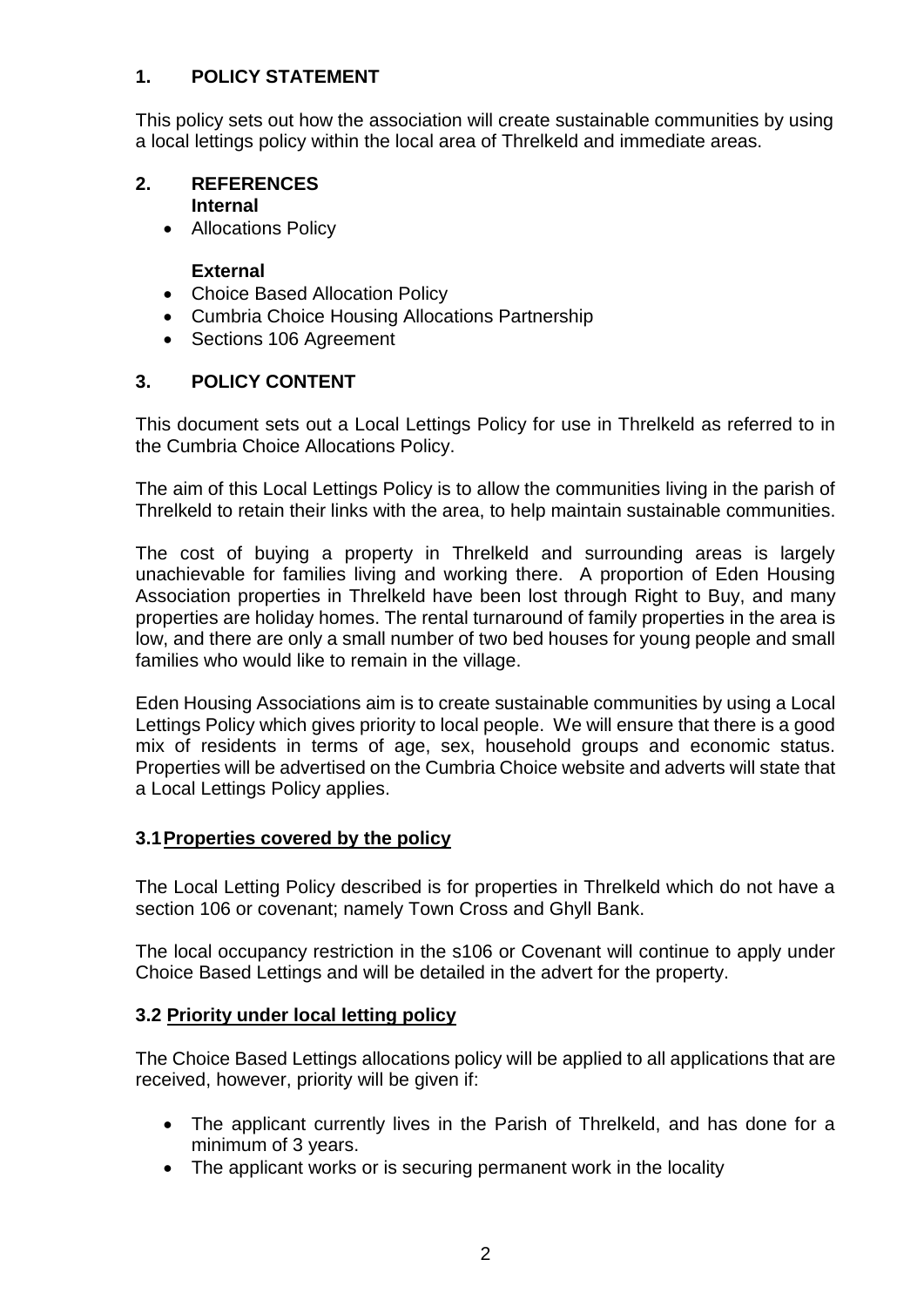- The applicant has an immediate family member who has lived in Threlkeld for a minimum of three years
- They are currently, in prison, in hospital or similar accommodation whose location is beyond their control, and immediately before moving to this type of accommodation they lived in the locality for at least three continuous years; or
- Former residents (who previously lived in the locality for a period of at least three consecutive years) who wish to return to the locality having completed a post-secondary (tertiary) education course within the past three years; or
- They need to live in the locality either because they are ill and/or need support from a relative who lives in the locality, or because they need to give support to a relative who is ill and/or needs support who lives in the locality. Proof of illness and/or need of support will be required from a medical doctor or relevant statutory support agency; or
- They previously lived in the locality for most of their lives and left the locality less than ten years ago ("Most of the applicant's life" will be interpreted as over half of the applicant's life up to the point that they left the locality, or a continuous period of twenty years up to the point they left the locality); or
- They lived continuously in the locality for two years or more prior to being accepted as homeless under the Homelessness Act 2003 and placed in any form of temporary accommodation outside of the locality for up to a maximum of two years.

Preference will be given to persons with a local connection above all other applicants unless the following applies.

#### Armed Forces

The Localism Act 2011 amended the Housing Act 1996 in relation to the allocation of housing (Qualification Criteria for Armed Forces) (England) Regulations 2012.

The regulations require that housing authorities **do not use local connection** (within the meaning of section 199 of the Housing Act 1996) as a criterion in deciding whether the following are not qualifying persons.

In addition to the above the following persons will also receive priority;

- Persons who are serving in the regular forces or have done so in the five years preceding their application for an allocation of housing accommodation.
- Bereaved spouses or civil partners of those serving in the regular forces where their spouse or partner's death is attributable (wholly or partly) to their service and the bereaved spouse or civil partner's entitlement to reside in Ministry of Defence accommodation then ceases;
- Seriously injured, ill or disabled reservists (or former reservists) whose injury, illness or disability is attributable wholly or partly to their service.

#### **3.3 Allocation**

The property will be advertised for persons matching the above criteria for three bid cycles (3 weeks).

In an attempt to offer local people housing in Threlkeld, a property may be underoccupied. If a property is to be under-occupied advice will be given to applicants on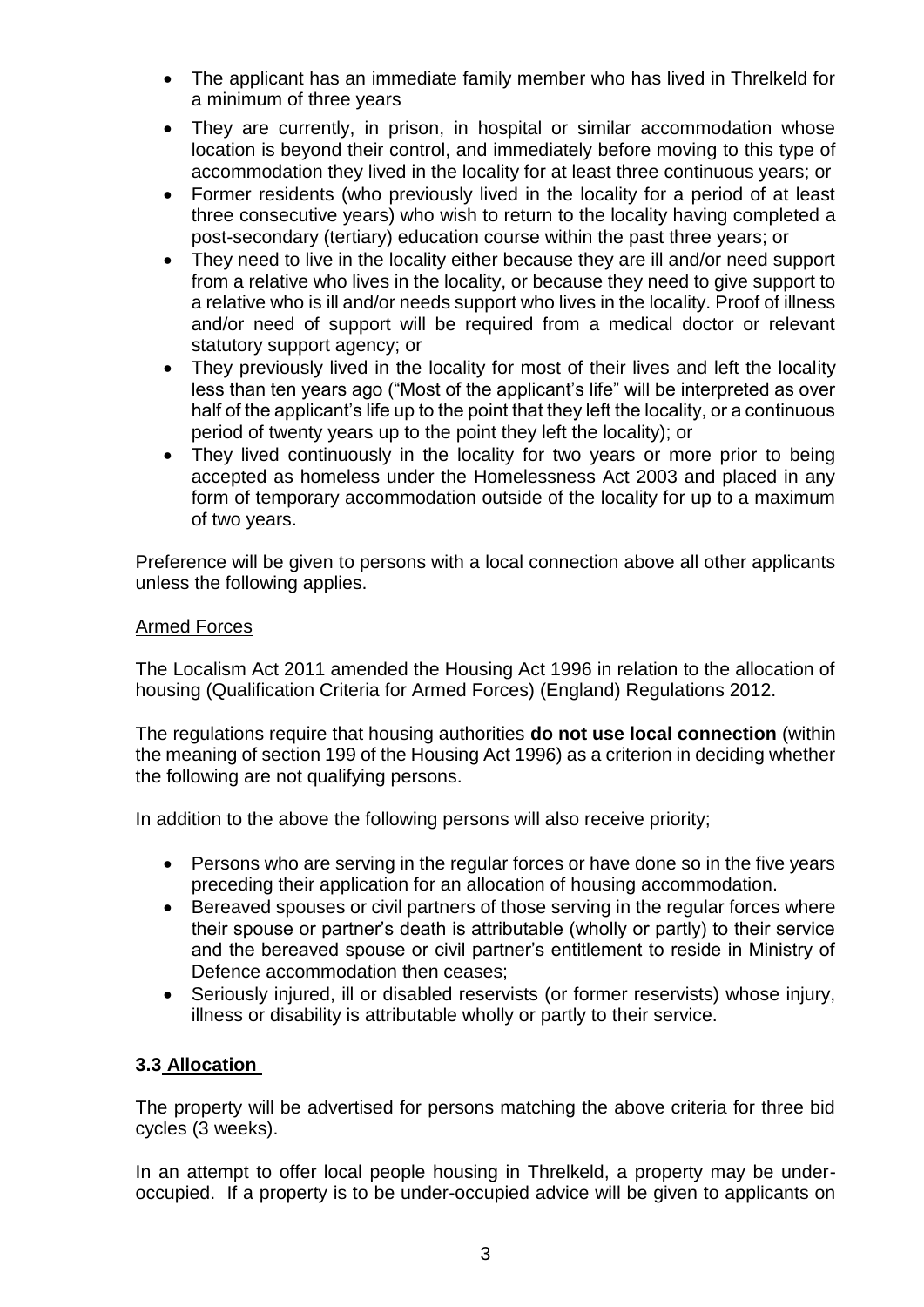how their Housing Benefit/Universal Credit may be affected by the 'bedroom tax' and applicants will be subject to an affordability assessment.

If there are no applicants that place a bid on the advertised property satisfying the above criteria, the area may be widened during the fourth bid cycle (4 weeks) to include the parishes of;

- St Johns, Castlerigg and Wythburn
- Underskiddaw
- Mungrisdale
- Greystoke
- Keswick
- Or any subsequent new parishes that may be formed as a result of Local Government Reorganisation (LGR).

If after the fourth bid cycle there are no applicants that satisfy the above criteria, the property will be allocated as normal following the Cumbria Choice Allocations Policy.

#### **3.4 Advertising**

In addition to advertising the property following the Cumbria Choice Allocations Policy guidelines covering Local Lettings Policies;

- the Clerk of Threlkeld Parish Councils will be notified of property details by email upon receipt of notice
- Parish Clarks are encouraged to advertise locally where possible and appropriate.

#### **4. RESPONSIBILITIES**

**Customer Advisors** are responsible for verifying applications to join the Cumbria Choice allocation list.

**Housing Officers** are responsible for advertising a property when one becomes available to let. Housing Officers are responsible for carrying out the required checks to ensure that properties are allocated in line with the LLP. The Housing Officers will consult with stakeholders when due for review.

**Housing Manager** has the day to day responsibility to ensure that the policy is implemented and managed effectively by the Housing Team.

**Operations Director** has the overall responsible to ensure that the policy is implemented and managed by the Group.

#### **5. EQUALITY IMPACT ASSESSMENT (EIA)**

Eden Housing Association is committed to ensuring that no person or group of persons will be treated less favorably then another person or group and will carry out it duty with positive regard for the following core strands of equality; Age, Disability, Gender, Race, Transgender, Sexual Orientation and Religion and or Belief, Civil Partnership and Marriage, Pregnancy and Maternity. When this policy was reviewed consideration was made to ensure that the wording did not discriminate in terms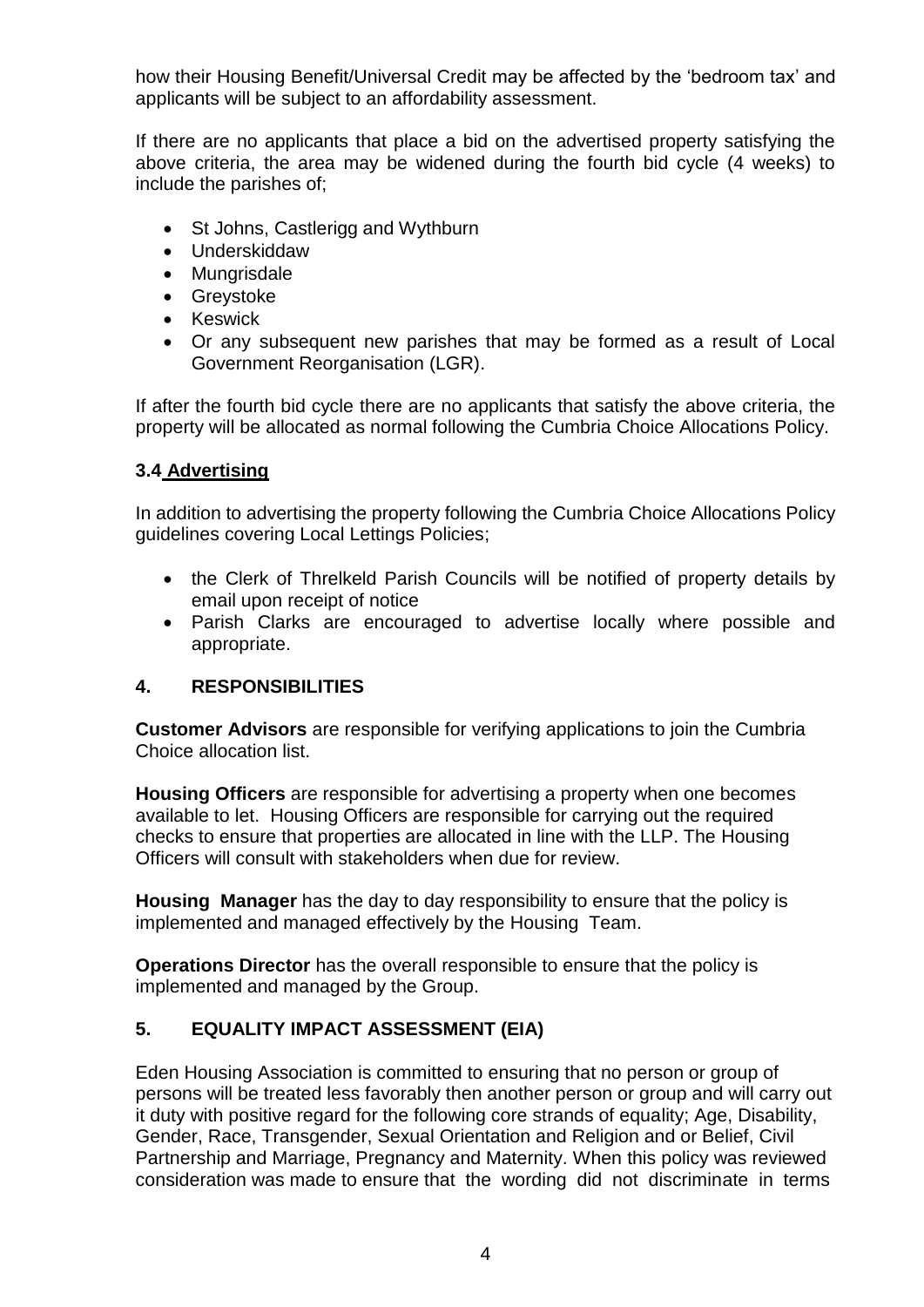of who would be eligible for a tenancy agreements, particularly in relation to choice of tenancy make up and entitlement.

# Copy of the EIA can be found in Appendix 1

## **6. MONITORING & REVIEW**

A group comprising representatives from Eden District Council and Eden Housing Association will review the policy to ensure that it is meeting the aims described in section 1.

The policy will be reviewed every two years; the group will consider evidence including:

a) evidence of housing need from the waiting list and housing needs surveys

b) evidence from lettings of properties in the area covered by the local lettings policy, including demand and the priority band of the bidders

c) evidence of demand from across the Eden Area

d) consultation with stakeholders such as the Lake District National Park Authority and parish and town councils / affordable housing groups in the areas covered by the Local Lettings Policy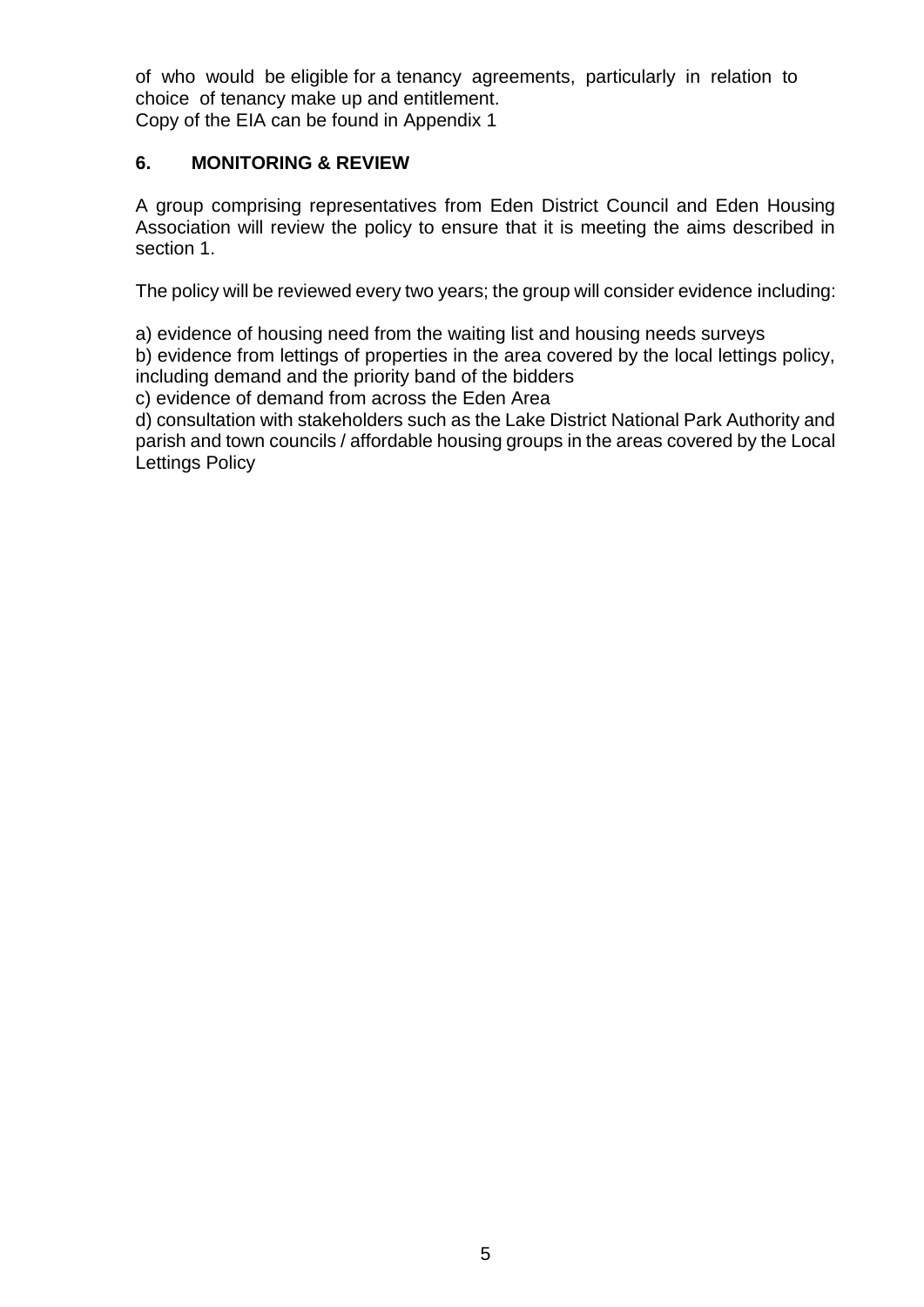# **Equality Impact Assessment**

| Question                                                                                                                                   | <b>Response</b>                                                                                                                                                 |
|--------------------------------------------------------------------------------------------------------------------------------------------|-----------------------------------------------------------------------------------------------------------------------------------------------------------------|
| 1. Name of the<br>policy/practice/activity being<br>assessed                                                                               | <b>Local Letting Policy Threlkeld</b>                                                                                                                           |
| 2. Summary of aims and objectives<br>of the policy/practice/activity                                                                       | This policy allows people living in the<br>local area to Threlkeld opportunity for<br>allocation of properties outside of the<br>Cumbria Choice Policy.         |
| 3. What involvement, consultation,<br>engagement has taken place for<br>the policy/practice/activity<br>(e.g relevant groups/stakeholders) | Relevant Parish Coucils to St Johns,<br>Castlerigg and Wythburn, Underskiddaw,<br>Mungrisdale, Matterdale, Greystoke,<br><b>Keswick</b><br>EDC - Louise Jeffery |
| 4. Who is affected by the<br>policy/practice/activity                                                                                      |                                                                                                                                                                 |
| 5. What are the arrangements for<br>monitoring and reviewing the<br>impact of the<br>policy/practice/activity                              | Policy is on a 2 year review cycle.                                                                                                                             |

| <b>Protected Group</b>    | Is there a potential<br>for a positive or<br>negative impact | Explain and<br>provide<br>evidence/data<br>used | Action to address<br>the negative<br>impact |
|---------------------------|--------------------------------------------------------------|-------------------------------------------------|---------------------------------------------|
| <b>Disability</b>         | <b>NO</b>                                                    |                                                 |                                             |
| <b>Gender</b>             | <b>NO</b>                                                    |                                                 |                                             |
| reassignment              |                                                              |                                                 |                                             |
| <b>Marriage or civil</b>  | <b>NO</b>                                                    |                                                 |                                             |
| partnership               |                                                              |                                                 |                                             |
| <b>Pregnancy or</b>       | <b>NO</b>                                                    |                                                 |                                             |
| maternity                 |                                                              |                                                 |                                             |
| Race                      | <b>NO</b>                                                    |                                                 |                                             |
| <b>Religion or belief</b> | <b>NO</b>                                                    |                                                 |                                             |
| <b>Sexual</b>             | <b>NO</b>                                                    |                                                 |                                             |
| orientation               |                                                              |                                                 |                                             |
| Sex (gender)              | <b>NO</b>                                                    |                                                 |                                             |
| Age                       | <b>NO</b>                                                    |                                                 |                                             |